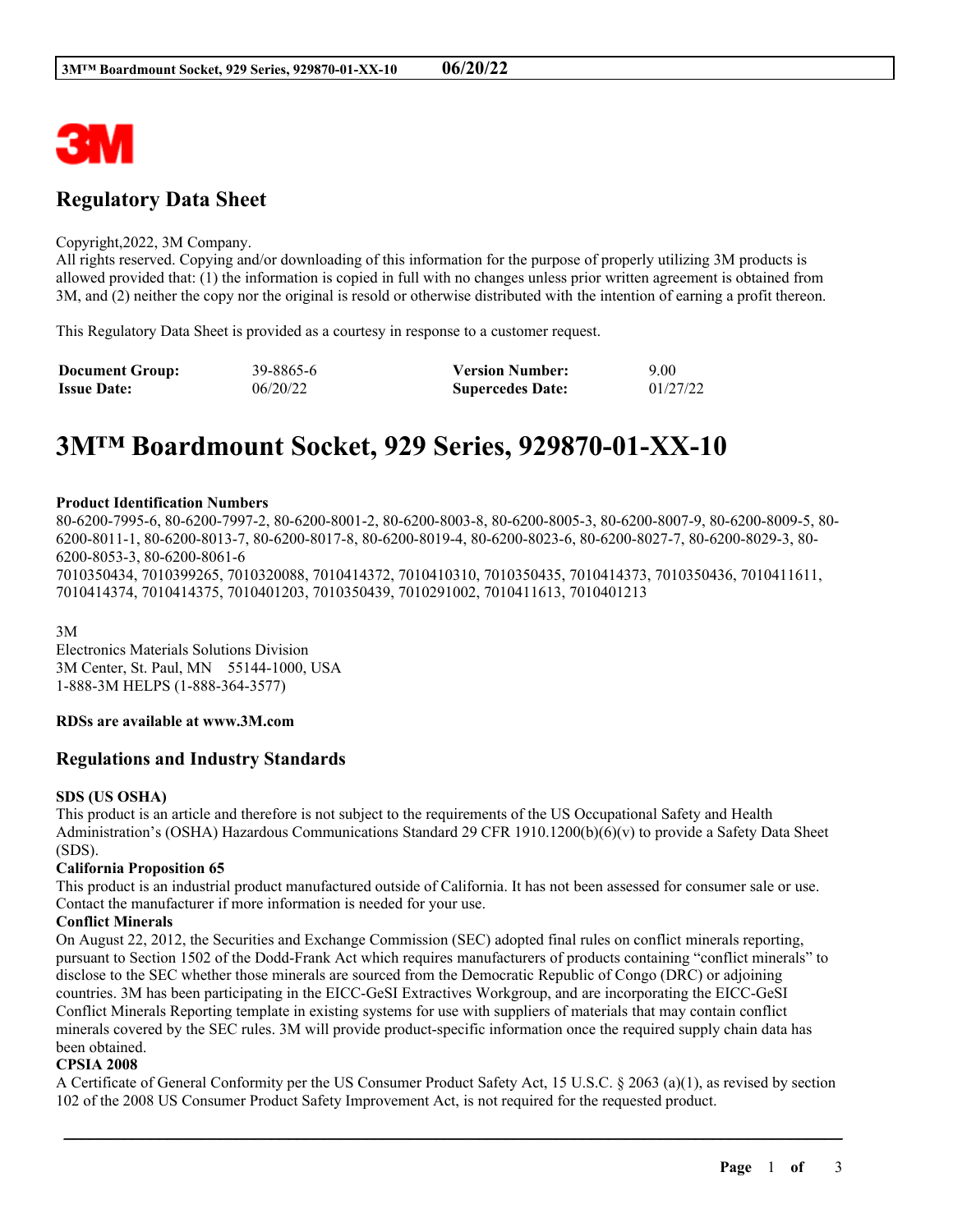# **EU REACH**

Substances listed in Annex XIV of Regulation No 1907/2006 of the European Parliament and the Council concerning the Registration, Evaluation, Authorization and Restriction of Chemicals (REACH) are not intentionally added to this product. **EU REACH**

Substances listed in Annex XVII of Regulation No 1907/2006 of the European Parliament and the Council concerning the Registration, Evaluation, Authorization and Restriction of Chemicals (REACH) are not intentionally added to this product. **EU REACH**

This product is an article, without intended release of a chemical substance, under the Regulation No 1907/2006 of the European Parliament and the Council concerning the Registration, Evaluation, Authorisation and Restriction of Chemicals (REACH) (refer to REACH, Article 3(3)). It is not a chemical preparation. Therefore, it is not subject to the (pre)-registration or the registration process. It does not require a safety data sheet.

# **EU REACH**

This product, including any article that the product is composed of, does contain at greater than 0.1% by weight a Substance of Very High Concern (SVHC) substance identified according to Article 59.1 of Regulation No 1907/2006 of the European Parliament and the Council concerning the Registration, Evaluation, Authorisation and Restriction of Chemicals (REACH), per listing of candidates and Annex XIV. This declaration reflects the substances on the candidate SVHC list, effective June 2022. Refer to SDS or comment for identification of SVHC(s). *This product family contains >1000 ppm lead (CAS# 7439- 92-1) in the terminal plating of the contact pins.*

# **EU RoHS**

This product contains a substance or substances that are present above the maximum concentration values (MCVs) set under EU Directive 2011/65/EU (RoHS recast/RoHS 2), as stated in Annex II to that directive. This means that the product contains one or more of the following substances above the following MCVs in one or more homogeneous materials within this product: (a) above 0.1% (by weight) for lead, mercury, hexavalent chromium, polybrominated biphenyls and/or polybrominated diphenyl ethers; and/or (b) above 0.01% (by weight) for cadmium. *This product family contains >1000 ppm lead (CAS# 7439-92-1) in the terminal plating of the contact pins.*

# **EU RoHS Phthalates**

This product does not exceed the maximum concentration values (MCVs) for phthalates set under EU Directive 2011/65/EU (RoHS recast/RoHS 2), as amended by EU 2015/863, which applies to finished EEE after July 22, 2019 for Category 1-7, 10- 11 products and after July 22, 2021 for Category 8 and 9 products. This means that each of the homogeneous materials within this product does not exceed the MCV of 0.1% (by weight) for each of the following phthalates: DEHP, BBP, DBP, and DIBP.

# **Sustainability and 3M**

Go to www.3M.com/sustainability to learn about 3M's programs. 3M is a signatory of the United Nations Global Compact (UNGC).

#### **Sustainability and 3M's Code of Conduct**

Go to www.3M.com/businessconduct

# **TSCA Section 6**

This product is not known to contain 2,4,6-Tri-tert-butylphenol (CAS 732-26-3).

# **TSCA Section 6**

This product is not known to contain Decabromodiphenyl Ether (Deca-BDE) (CAS 1163-19-5).

#### **TSCA Section 6**

This product is not known to contain Hexachlorobutadiene (HCBD) (CAS 87-68-3).

#### **TSCA Section 6**

This product is not known to contain Pentachlorothiophenol (PCTP) (CAS 133-49-3).

**TSCA Section 6**

This product is not known to contain Phenol, isopropylated phosphate (3:1) (PIP (3:1)) (CAS 68937-41-7).

# **Chemicals and/or Compounds of Interest**

**Arsenic and (As) Compounds** : Not intentionally added. **Asbestos** : Not intentionally added. **Lead and (Pb) Compounds** : Contains.

Disclaimers: The information provided in this document related to material content represents 3M's knowledge and belief, which may be based in whole or in part on information provided by suppliers to 3M. This is intended to answer commonly asked questions about 3M products and is not intended to be a comprehensive listing of all substances that may be of interest or that may be regulated in this or other 3M products, nor is it intended to be a comprehensive

\_\_\_\_\_\_\_\_\_\_\_\_\_\_\_\_\_\_\_\_\_\_\_\_\_\_\_\_\_\_\_\_\_\_\_\_\_\_\_\_\_\_\_\_\_\_\_\_\_\_\_\_\_\_\_\_\_\_\_\_\_\_\_\_\_\_\_\_\_\_\_\_\_\_\_\_\_\_\_\_\_\_\_\_\_\_\_\_\_\_